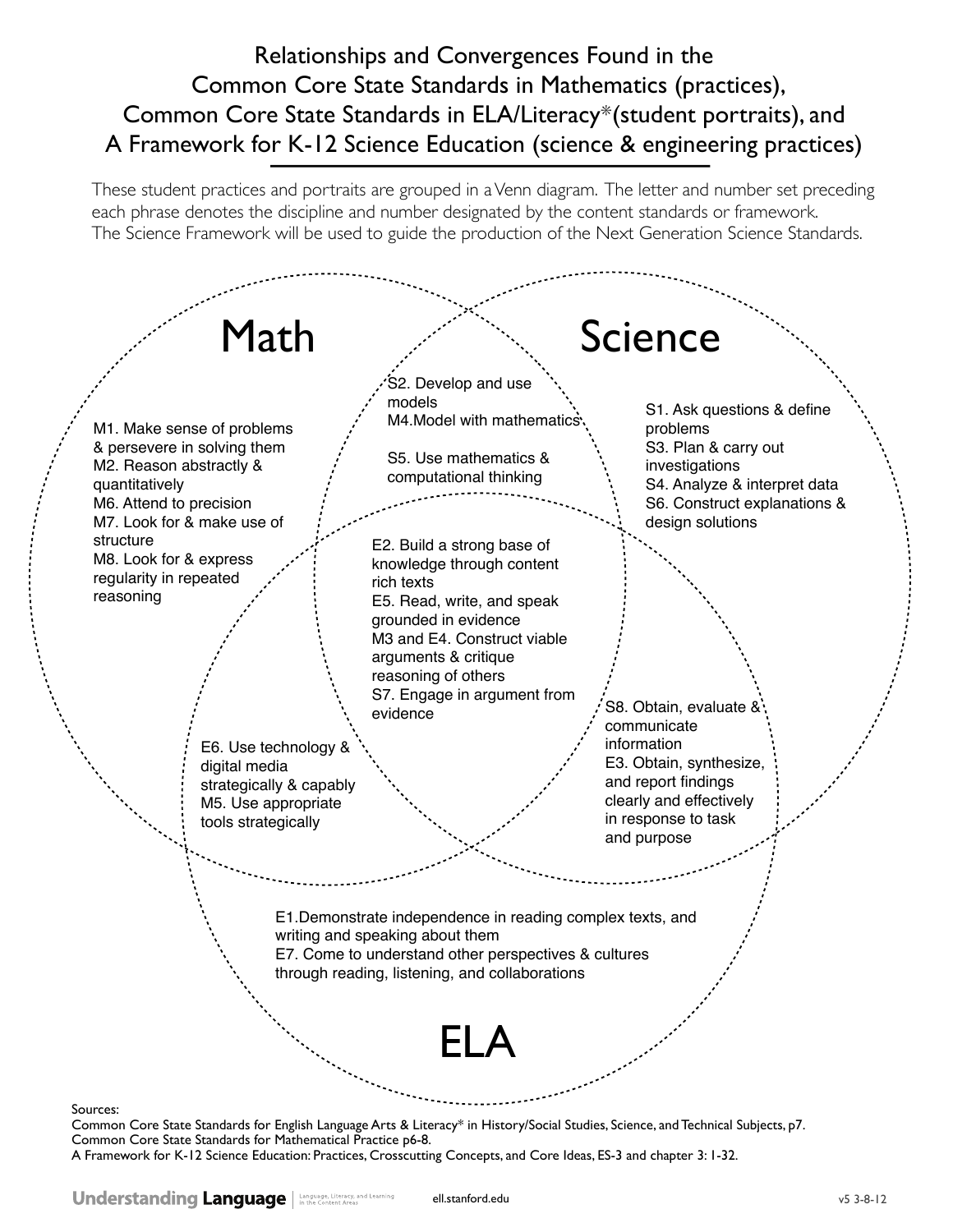## **Understanding Language** | Language, Literacy, and Learning

Relationships and Convergences Found in the Common Core State Standards in Mathematics (practices), Common Core State Standards in ELA/Literacy\*(student portraits), and A Framework for K-12 Science Education (science & engineering practices).

These student practices and portraits are grouped in a modified Venn diagram. The letter and number set preceding each phrase denotes the discipline and number designated by the content standards or framework. The Science Framework was used to guide the production of the Next Generation Science Standards.

Our team at *Understanding Language* wanted to examine the nature of the relationships and convergences of student expectations<sup>1</sup> found in and across the three sets of the new standards: (1) English Language Arts & Literacy in History/Social Studies, Science, and Technical Subjects, (2) Mathematics, and (3) Science. This short brief details the analysis of these student-centered expectations in and across the three disciplines and begins a discussion of language demands found in these new standards as well as their implications for students, teachers, and teacher educators.

### I. What is the relationship, if any, across these student-centered expectations?

In this Venn diagram, our team has attempted to cluster practices and capacities that have similar tenets and/or significant overlaps in the student expectations. Likewise, we have placed practices and capacities within the disciplinary domains if there was not a significant overlap or relationship to another discipline. One could argue certain practices/capacities could be placed in other positions within the Venn diagram. These placements are not definitive and the intention of the Standards documents may not have conceptualized the three disciplinary areas in this manner.

### II. What are these student centered expectations and how are they represented in each of the disciplines?

Each set of these student expectations in the three disciplines is represented in various forms. This section discusses the student expectations found in each discipline.

### Common Core State Standards for English Language Arts & Literacy in History/Social Studies, **Science, and Technical Subjects**

Found on page 7 of the ELA Standards, these student-centered expectations are "portrait of students who meet the standards." The student portrait detailed within the ELA standards is

<sup>&</sup>lt;sup>1</sup> In the ELA Standards, student expectations are termed "portraits of students" whereas in the Mathematics and Science Standards, they are termed as student "practices."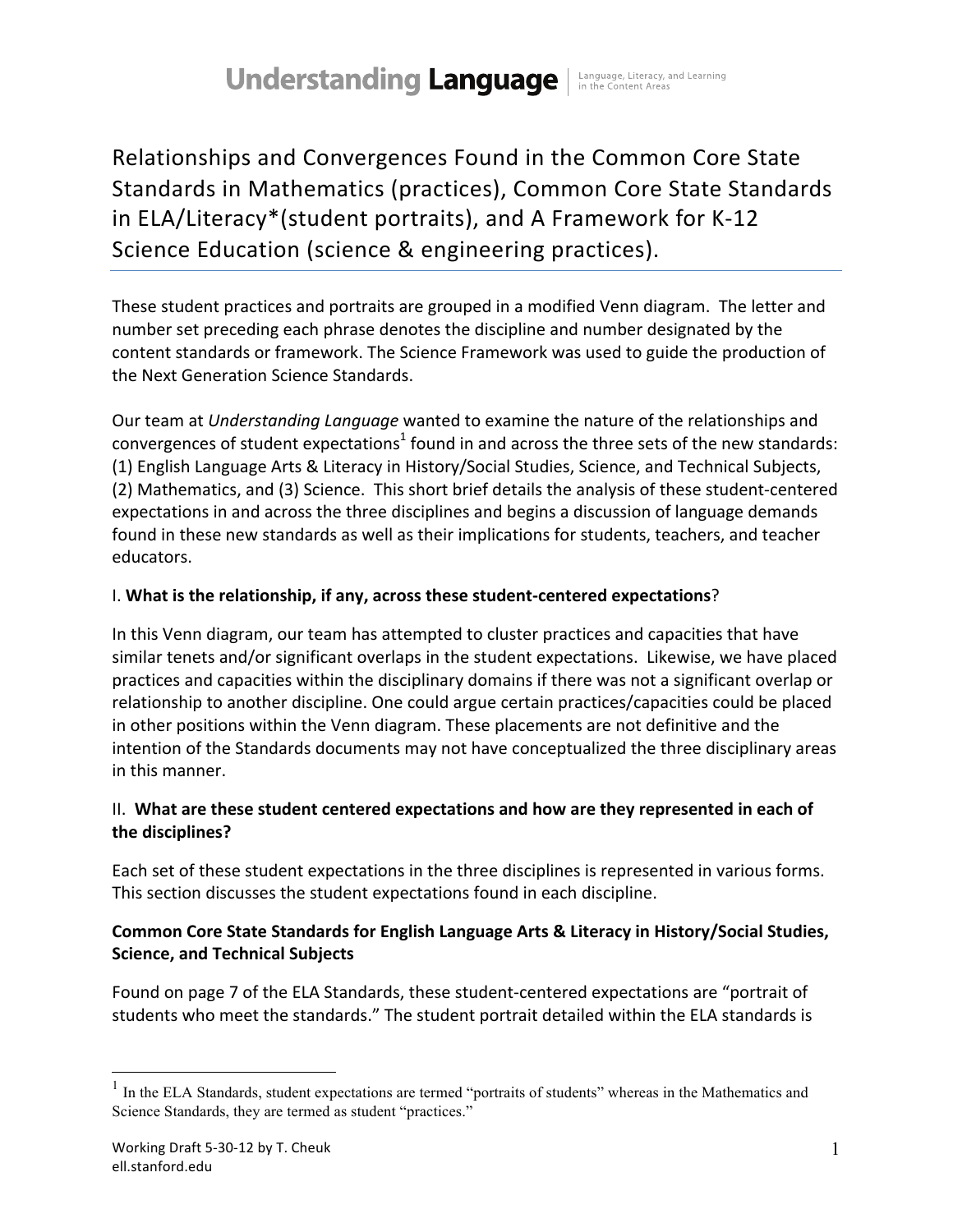## **Understanding Language** | Language, Literacy, and Learning

termed student "capacities", not the same labeling as "practices" as seen in both the Mathematics and Science Standards. These ELA capacities include<sup>2</sup>:

- E1. They demonstrate independence.
- E2. They build strong content knowledge.
- E3. They respond to the varying demands of audience, task, purpose, and discipline.
- E4. They comprehend as well as critique.
- E5. They value evidence.
- E6. They use technology and digital media strategically and capably.
- E7. They come to understanding other perspectives and cultures.

Within each of these capacities, there is explicit reference to what students are expected to do within the ELA discipline. E1 is the most broad and encompassing of the student capacities. Within E1, students are expected to: "*comprehend* and *evaluate* complex texts, ... *construct* effective arguments, and *convey* ... information. ... *discern* a speaker's key points, *request* clarification, and ask relevant questions. [Students] build on others' ideas, articulate their own ideas, and *confirm* they have been understood. ... [Students] *demonstrate* command of standard English and *acquire* and *use* a wide-ranging vocabulary. ..." The italicized verbs (added by author) found in the E1 descriptor attend to the language demands expected from students. Within the Venn diagram, we've summarized capacity (E1) as the following, "Demonstrate independence in reading complex texts, and writing and speaking about them."

Capacity E2 is centered around building "strong content knowledge" "by engaging with works of quality and substance." This capacity sits clearly at the intersection of the three disciplines as the focus is on how students interact with and "gain both general knowledge and disciplinespecific expertise" through reading, listening, writing, and speaking.

Capacity E3 has been paraphrased to "Obtain, synthesize, and report findings clearly and effectively in response to task and purpose." The intent of this paraphrase was to clarify *how* students would "respond to the varying demands of audience, task, purpose, and discipline."

Capacity E4 and E5 centers around the issue of argumentation and evidence. Students are expected to "question ... assumptions and premises and assess the veracity of claims and soundness of reasoning (E4) [and] constructively evaluate others' use of evidence." This level of student engagement with the content cross-cuts all three disciplines. As seen in the Venn diagram, argumentation and reasoning from evidence are also highlighted in the Mathematics and Science Standards.

Capacity E6 advantages the use of technology and digital media tools to support student learning and communications with others. These tools are meant to assist in amplified student learning, and provide addition access to rich content learning opportunities.

Capacity E7 is centered around the importance of perspective taking and diversity of cultures.

 $2$  The numbering of these capacities has been added by the author for reference purposes.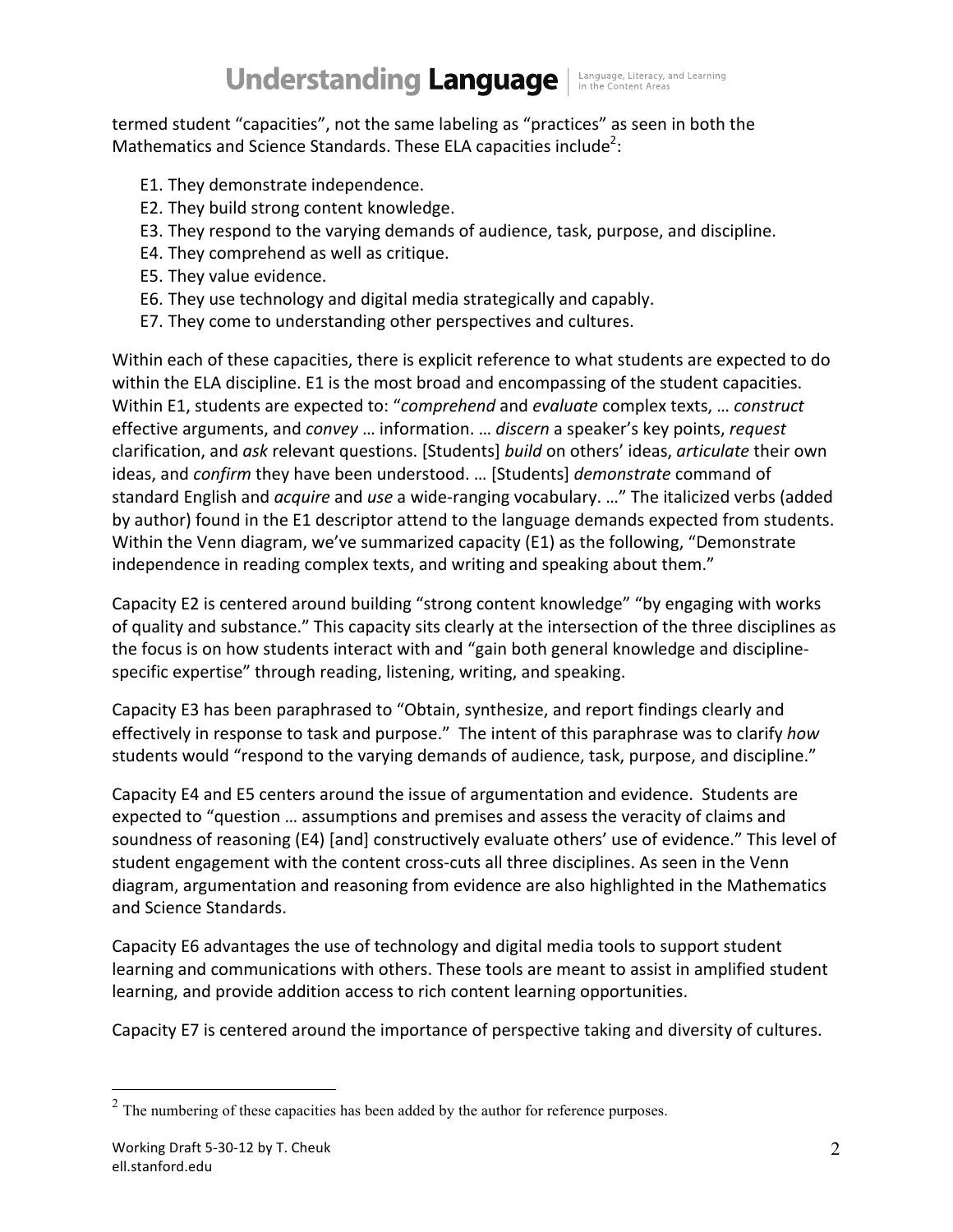### **Understanding Language** I Language, Literacy, and Learning

### **Common%Core%State%Standards%for%Mathematics:%Standards%for%Mathematical%Practice**

In the new Mathematics Standards, the Standards for Mathematical Practice are detailed on pages 6-8. These practices "describe varieties of expertise that mathematics educators at all levels should seek to develop in their students." Stated on page 5, the content standards "are potential *points of intersections* between the Standards for Mathematical Content and the Standards for Mathematical Practice."

These mathematical practices include<sup>3</sup>:

- M1. Make sense of problems and persevere in solving them.
- M2. Reason abstractly and quantitatively.
- M3. Construct viable arguments and critique the reasoning of others.
- M4. Model with mathematics.
- M5. Use appropriate tools strategically.
- M6. Attend to precision.
- M7. Look for and make use of structure.
- M8. Look for and express regularity in repeated reasoning.

Similar to E1, students in practice M1 are expected to "*explain*... the meaning of a problem, *look for* entry points, ... *analyze* givens.... *make conjectures*, ... *plan a solution*, ... *consider analogous problems, ... try special cases, ... monitor* and *evaluate* their progress...." Again, the italicized verbs and verb phrases (added by author) in the found in the M1 practice attend to the language demands expected from students.

Practice M2 describes the mathematical reasoning through the processes of *decontextualizing* and *contextualizing* flexibly in problem situations. The abstract and quantitative reasoning that is required in mathematics is not the same as it is described in ELA or Science. However, reasoning does entail meaning making, building connections as well as building understanding of the relationships among various parts the text provided. In mathematics, that text most likely revolves around the problem situation.

Practice M3 builds on practice M2 as students make sense of "stated assumptions, definitions, and previously established results in constructing arguments." Students are also expected to "reason inductively about data, making plausible arguments that take into account the context from which the data arose."

Practice M4 describes the use of modeling in mathematics. In mathematics, students "apply what they know [and] are comfortable making assumptions and approximations to simplify a complicated situation...." Mathematical models have significant implications in the science standards as science and engineering practices also explicit describes the development and use of models. Further discussion of these relationships can be found in part II.

 $3$  The letter "M" in front of the numbers has been added by the author for reference purposes.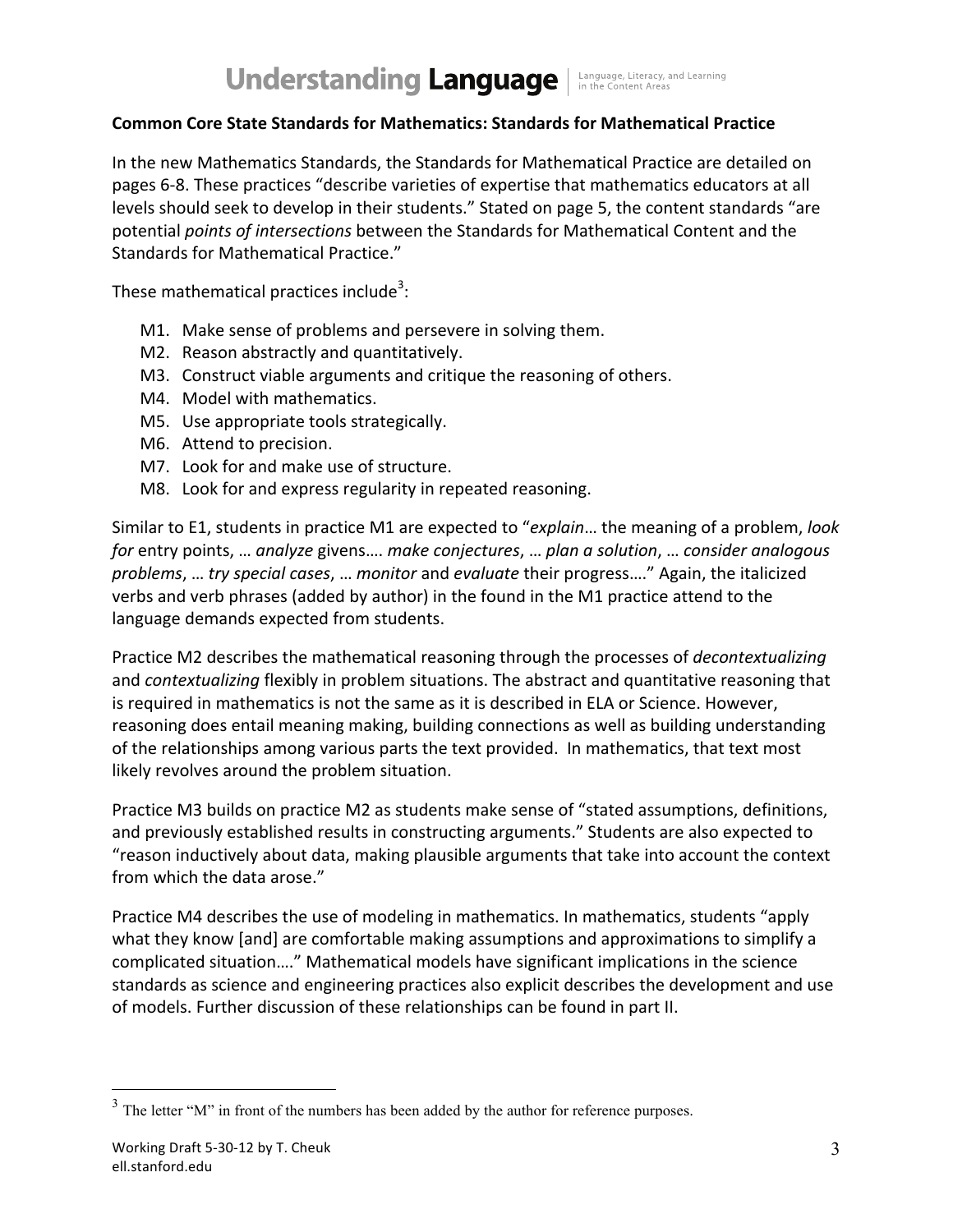# **Understanding Language** | Language, Literacy, and Learning

Practice M5 describes the use of tools "when solving a mathematical problem." The intent of the tools is to "explore and deepen their [students'] understanding of concepts." M5 overlaps most closely with E6 in using tools to access and extend learning opportunities.

Practices M6, M7, and M8 focuses on areas that are more specific to mathematics. Although one could argue that science and engineering practices include elements of the mathematic practices applied in their own context.

### **Next Generation Science Standards: Scientific and Engineering Practices**

The analysis of the Scientific and Engineering Practices is derived from Chapter 3 of *A* Framework for K-12 Science Education: Practices, Crosscutting Concepts, and Core Ideas. These eight practices include<sup>4</sup>:

- S1. Asking questions (for science) and defining problems (for engineering).
- S2. Developing and using models.
- S3. Planning and carrying out investigations.
- S4. Analyzing and interpreting data.
- S5. Using mathematics, information and computer technology, and computational thinking.
- S6. Constructing explanations (for science) and designing solutions (for engineering).
- S7. Engaging in argument from evidence.
- S8. Obtaining, evaluating, and communicating information.

The distinctive practices found in science and engineering relate to S1, S3, and S4. The work of asking questions and defining problems (S1), planning and carrying out investigations (S3), and analyzing and interpreting data (S4) are distinctive practices found in science and engineering.

Practice S2 attends to how scientists "construct mental and conceptual models of phenomenon" and serves as "a tool for thinking with, making predictions, and making sense of experience" (page 3-8). This practice is a broader conceptualization of modeling as it includes "mathematical representations" as one of may types of models that exist in science and engineering. Similar to mathematics, models do "contain approximations and assumptions that limit the range of validity of their application and the precision of their predictive power."

Practice S5 advantages mathematics and computational tools that clarifies and builds relationships and models among the various representations found in mathematics, science, and engineering. Again, practice S5 is a broader conceptualization of tool use that includes many of the ideas found in modeling in mathematics.

Practice S6 and S8 centers around getting students to synthesize their understanding and produce new knowledge for others.

In practice S7, "the production of knowledge is dependent on a process of reasoning that requires a scientist to make a justified claim about the world" (page 3-17). Practice S7 shares

<sup>&</sup>lt;sup>4</sup> The letter "S" in front of the numbers has been added by the author for reference purposes.